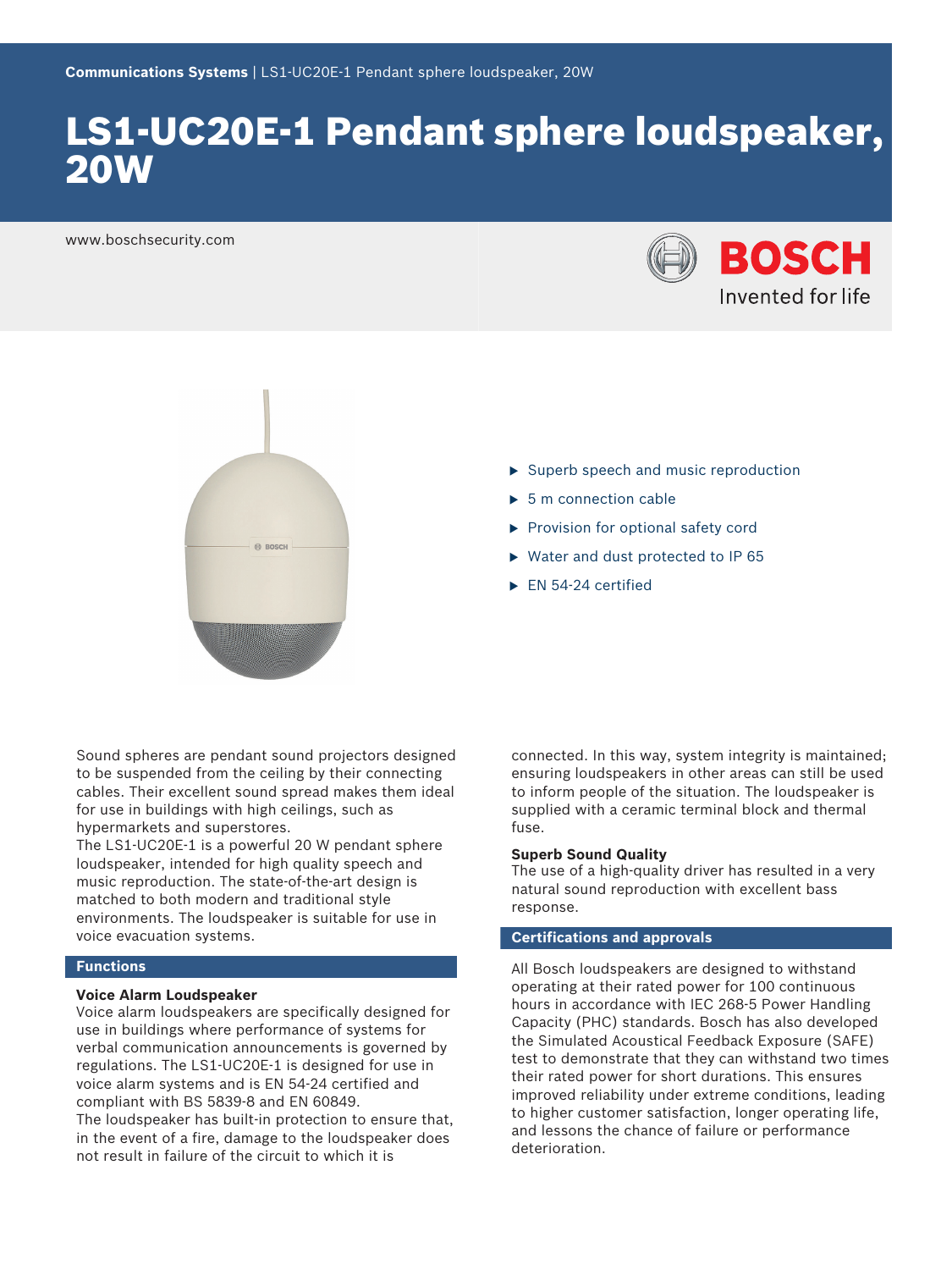### **Safety Aspects**

In common with all Bosch products, care is taken to meet high safety standards. All ABS parts are selfextinguishing (according to UL 94 V 0). This sound projector complies with the relevant safety and installation regulations of EN 60065.

| Water and dust protection |                                            | according to IEC 60529, IP 65<br>IP44C as verified for EN54-24 by<br><b>CNBOP</b> |
|---------------------------|--------------------------------------------|-----------------------------------------------------------------------------------|
| Emergency                 |                                            | according to EN 54-24 / BS 5839-8 /<br><b>FN 60849</b>                            |
| <b>Region</b>             | <b>Regulatory compliance/quality marks</b> |                                                                                   |
| Global                    | DOC.                                       | Declaration of Compliancy IEC<br>60068-2-60 (Mixed gas corrosion test)            |
| Europe                    | CF.                                        |                                                                                   |
|                           | CF.                                        | <b>DOP</b>                                                                        |
|                           | CF.                                        | DOC (IP)                                                                          |
|                           | CPD                                        |                                                                                   |

#### **Installation/configuration notes**

#### **Mounting**

The loudspeaker is suspended from the ceiling via its five meter, five-core connecting cable, which is easy to shorten for the desired height. For optional safety, a steel safety cord can be attached.

#### **Power Setting**

The loudspeaker is supplied with a five meter colorcoded, five‑core connecting cable with each color connected to a different primary tap on the 100 V matching transformer. This allows nominal full-power, half-power, quarter-power or eighth-power radiation to be selected (in 3 dB steps).



*Dimensions in mm / (in)*



*Circuit diagram*



*Frequency response*



Polar diagram (measured with pink noise)

## Octave band sensitivity\*

|              | Octave SPL<br>1W/1m | Total octave<br><b>SPL</b><br>1W/1m | Total octave<br><b>SPL</b><br>Pmax/1m |
|--------------|---------------------|-------------------------------------|---------------------------------------|
| 125 Hz       | 84.1                |                                     |                                       |
| 250 Hz       | 84.7                | ٠                                   | $\overline{a}$                        |
| 500 Hz       | 84.3                |                                     | $\overline{\phantom{m}}$              |
| 1000 Hz      | 85.3                |                                     | $\overline{\phantom{m}}$              |
| 2000 Hz      | 88.3                |                                     | -                                     |
| 4000 Hz      | 90.7                | ٠                                   | $\overline{a}$                        |
| 8000 Hz      | 90.7                | ٠                                   | $\overline{\phantom{m}}$              |
| A-weighted   |                     | 87.4                                | 99.3                                  |
| Lin-weighted |                     | 89.4                                | 101.0                                 |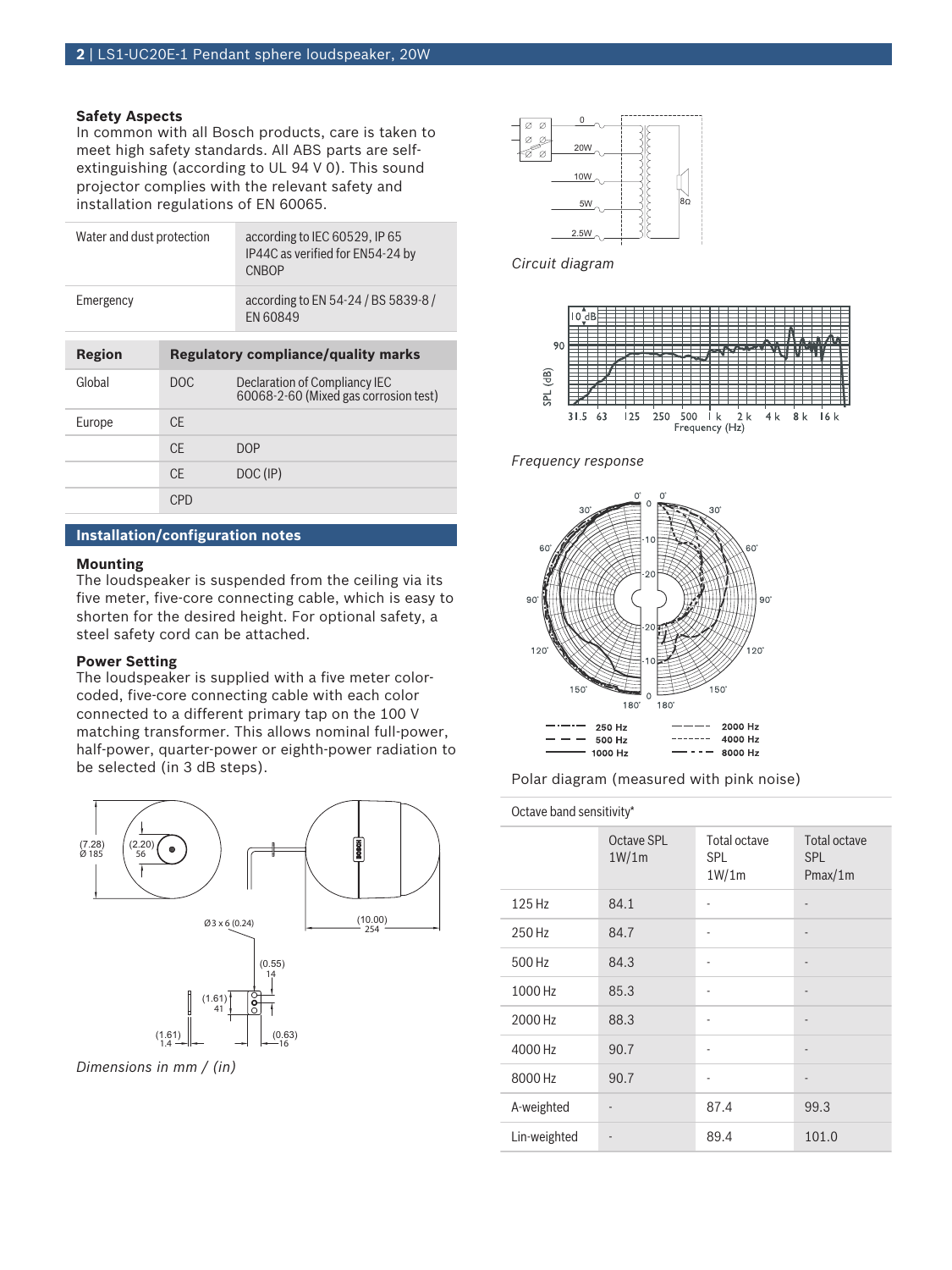#### Octave band opening angles

|         | Horizontal | Vertical |  |
|---------|------------|----------|--|
| 125 Hz  | 360        | 360      |  |
| 250 Hz  | 360        | 360      |  |
| 500 Hz  | 360        | 360      |  |
| 1000 Hz | 220        | 220      |  |
| 2000 Hz | 122        | 122      |  |
| 4000 Hz | 65         | 65       |  |
| 8000 Hz | 37         | 37       |  |

*Acoustical performance specified per octave \** (all measurements are done with a pink noise signal; the values are in dBSPL).

#### **Parts included**

| <b>Quantity</b> | <b>Component</b>                          |
|-----------------|-------------------------------------------|
|                 | LS1-UC20E-1 Pendant Sphere<br>Loudspeaker |
|                 | Cable clamp                               |

#### **Technical specifications**

#### **Electrical\***

| Rated power                                          | 20/10/5/2.5W             |          |
|------------------------------------------------------|--------------------------|----------|
| Sound pressure level<br>at $20 W / 1 W (1 kHz, 1 m)$ | 99 dB / 86 dB (SPL)      |          |
| Sound pressure level<br>at $20 W / 1 W (1 kHz, 4 m)$ | 91 dB / 78 dB (SPL)      |          |
| Opening angle<br>at 1 kHz / 4 kHz (-6 dB)            | $220^{\circ}/65^{\circ}$ |          |
| Effective frequency range (-10<br>dB)                | 80 Hz to 20 kHz          |          |
| Rated voltage<br>Rated impedance                     |                          | 100V     |
|                                                      | 20 W                     | 500 Ohm  |
|                                                      | 10W                      | 1000 Ohm |
|                                                      | 5 W                      | 2000 Ohm |
|                                                      | 2.5W                     | 4000 Ohm |
| Connector                                            | 3-pole screw terminal    |          |

\* Technical performance data acc. to IEC 60268-5

### **Mechanical**

| <b>Environmental</b>      |                            |
|---------------------------|----------------------------|
| Material                  | ABS                        |
| Color                     | White (RAL 9010)           |
| Weight                    | $3$ kg (6.6 lb)            |
| Dimensions $(D \times L)$ | 185 x 254 mm (7.3 x 10 in) |
|                           |                            |

| Operating temperature                | $-25$ °C to $+55$ °C<br>$(-13$ °F to $+131$ °F)  |
|--------------------------------------|--------------------------------------------------|
| Storage and transport<br>temperature | $-40$ °C to $+70$ °C<br>$(-40 °F)$ to $+158 °F)$ |
| Relative humidity                    | < 95%                                            |



#### *CE-label*

#### Note:

- The specification data is measured in an anechoic chamber, free field
- The reference axis is perpendicular to the center point of the front grille
- The reference plane is perpendicular to the center of the reference axis
- The horizontal plane is perpendicular to the center of the reference plane

#### **Ordering information**

**LS1-UC20E-1 Pendant sphere loudspeaker, 20W** Pendant sphere loudspeaker, 20 W, white ABS enclosure with metal grille, fixed 5 m, 5-core connection cable and cable suspension clamp, EN54-24 certified, white RAL 9010. Order number **LS1-UC20E-1**